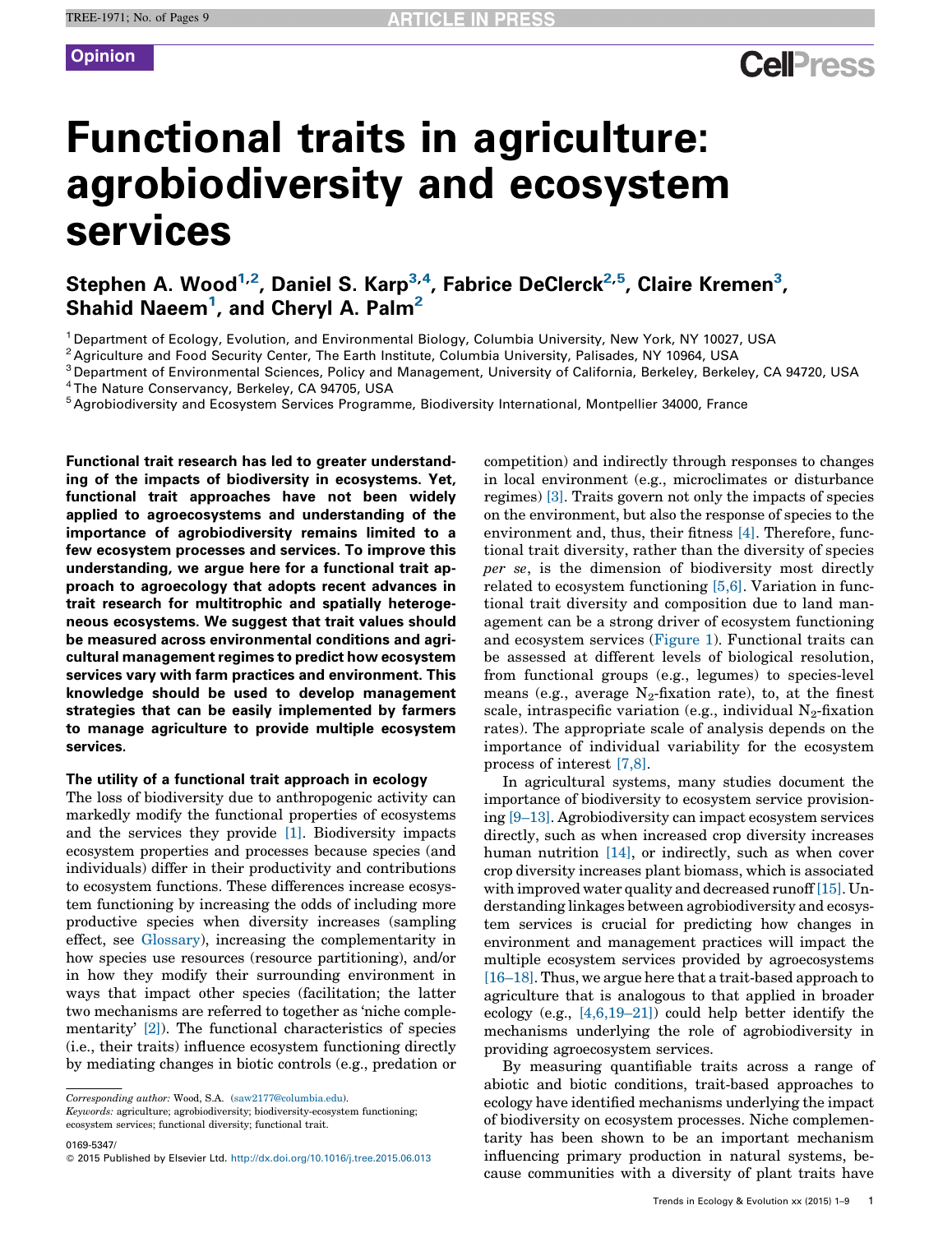### **ARTICLE IN PRESS**

#### **Opinion** Trends in Ecology & Evolution xxx xxxx, Vol. xxx, No. x

#### **Glossarv**

Agrobiodiversity: the diversity of organisms living in landscapes that are under agricultural management.

Agroecosystem: an ecosystem, including biotic and abiotic elements and their interactions, that is managed for agricultural production. Agroecosystems can be low in biological diversity, such as monoculture farming in the American mid-west, or high in diversity, such as tropical forest gardens.

Associated diversity: the diversity that persists in agricultural settings, but is not directly chosen (e.g., soil biota, wild pollinators, natural pest enemies, etc.); governed by ecological processes that allow these organisms to persist in agricultural settings.

Ecosystem multifunctionality: the notion that ecosystems comprise multiple properties, processes, functions, and services. Ecosystems can be managed to optimize the number and/or magnitude of these functions or services. The concept was originally developed to illustrate that the effect of biodiversity on ecosystem functioning is greater when considering multiple functions because different species impact different functions.

Ecosystem service: a property or process in an ecosystem that confers either direct or indirect benefits to humans. We focus on the goods that are directly used by humans (e.g., food, fuel, and fiber) and the ecological processes that influence the provision of these goods (e.g., pollination, soil nutrient cycling, etc.).

Facilitation: the presence of one species enhances the functional contribution of another species, resulting in greater aggregate system productivity of functioning [2].

Farmscape: a landscape that is dominated by agricultural activities.

Functional diversity: the diversity of functional traits, rather than species or taxonomic units, in an ecological unit, such as a plot, landscape, or ecosystem. Functional diversity influences ecosystem functioning directly, through effect traits, and indirectly, through response traits that determine species distribution patterns and, therefore, greater productivity through the effect traits of those species.

Functional trait: a property, either categorical or continuous, of an individual organism that determines its effect on (effect trait) or response to (response trait) the environment. Although a property of an individual, functional traits are often compared among species. Given the empirical challenge in measuring traits for all individuals, functional groups are often used, such as body-size classes. This approach does not capture often-important intraspecific variation, but can be more mechanistic than taxonomy-only approaches.

Niche complementarity: a mechanism for the effect of biodiversity on ecosystem functioning in which the diversity of co-occurring, functionally distinct, species increases overall efficiency of resource use and overall productivity. Niche complementarity is an aggregate of resource partitioning and facilitation [2].

Planned agrobiodiversity: organisms directly chosen in the process of land management (e.g., crops, managed pollinators, etc.); determined by political, social, and economic factors.

Resource partitioning: a mechanism for biodiversity–ecosystem functioning in which different species use different resources and/or use resources in different ways, such that systems with a greater number of species will use a greater range of resource types and, thus, increase overall productivity [2].

Sampling effect: a mechanism for biodiversity–ecosystem functioning patterns in which increases in the number of species in a system increases the probability of including a species that has a greater contribution to ecosystem functioning than others (i.e., is more productive), thus increasing overall ecosystem functioning, such as ecosystem productivity [2,74]. This is also known as the 'dominant effect'.

high primary productivity  $[22-24]$ . By contrast, rates of nitrification are influenced more by dominant leaf traits than by trait diversity [25] and, thus, are controlled more by the sampling effect than by complementarity. Therefore, trait-based approaches provide a mechanistic approach to understanding linkages between biodiversity and ecosystem functioning.

Such a mechanistic understanding could help point to strategies for managing multiple ecosystem functions simultaneously (ecosystem multifunctionality), a key goal for agroecosystem management [26]. The effects of biodiversity on multifunctionality are often context dependent, because different mechanisms govern different ecosystem processes [27]. Therefore, managing for multiple agroecosystem services requires understanding the responses of individual services to changes in environment and management as well as trade-offs that exist among

and land-use management strategies to provide multiple ecosystem services that take into account such trade-offs (see the section 'Using traits to generate ecosystem management strategies'). To develop generalizable principles of how agrobiodi-

versity impacts ecosystem processes and services, we propose a trait-based approach to agriculture that adopts recent advances in trait research for multitrophic and spatially heterogeneous ecosystems  $(Box 1)$ . Given that traits can vary with environmental conditions, making the relation between trait diversity and ecosystem functioning context dependent, we argue that trait values should be measured across environmental conditions and agricultural management regimes. This knowledge will help predict how ecosystem services vary with agricultural practices and environment, and could be used to develop particular trait-based management strategies that can be implemented in farming systems to increase multiple ecosystem services as well as to manage trade-offs among ecosystem services in agriculture (Box 1).

services [27,28]. Given its mechanistic foundation, a traitbased approach could be used to develop agricultural

A trait-based approach to the study of agroecosystems could transform understanding of the importance of agrobiodiversity from largely context specific and based on species identities to generalizable and predictive. For instance, although it is currently well established that intercropping can increase crop yields through niche complementarity [29], understanding of intercropping comes from examples of particular species interactions in particular contexts, rather than from principles that can be generally applied across different species compositions and environmental conditions. The statement that intercropping maize with cowpeas increases yield is less generalizable than the finding that, under conditions where plant-available  $\mathrm{NO_3}^-$  concentrations are lower than a certain threshold, intercropping facultative  $N_2$ -fixing species increases staple grain seed set and protein content. The latter statement refers to well-defined, measurable traits (categorical:  $N_2$  fixation; continuous: biomass or grain protein content), while the former refers to taxonomic affiliations that group multiple traits, thereby masking the mechanisms of how intercropping increases yield. Both approaches predict that intercropping increases yield, but the approach referring to functional traits can guide management strategies over a broad gradient of environmental conditions by pinpointing the general controls, such as abiotic (e.g., soil  $[NO<sub>3</sub><sup>-</sup>])$  and biotic (e.g., nematode inhibition of symbiosis between legumes and  $N_2$ -fixing microorganisms  $[30]$ ), on rates of soil nutrient cycling (e.g.,  $N_2$ ) fixation) and human nutrition (e.g., crop yield or protein content).

#### Applications of a trait-based approach to agriculture

Important initial steps have been taken to apply a traitbased framework to agroecosystems. The bulk of this initial research focused on using traits to understand how biodiversity in agricultural systems responds to environmental conditions and land management, rather than on understanding how biodiversity impacts agroecosystem services. Examples of trait-based response to environment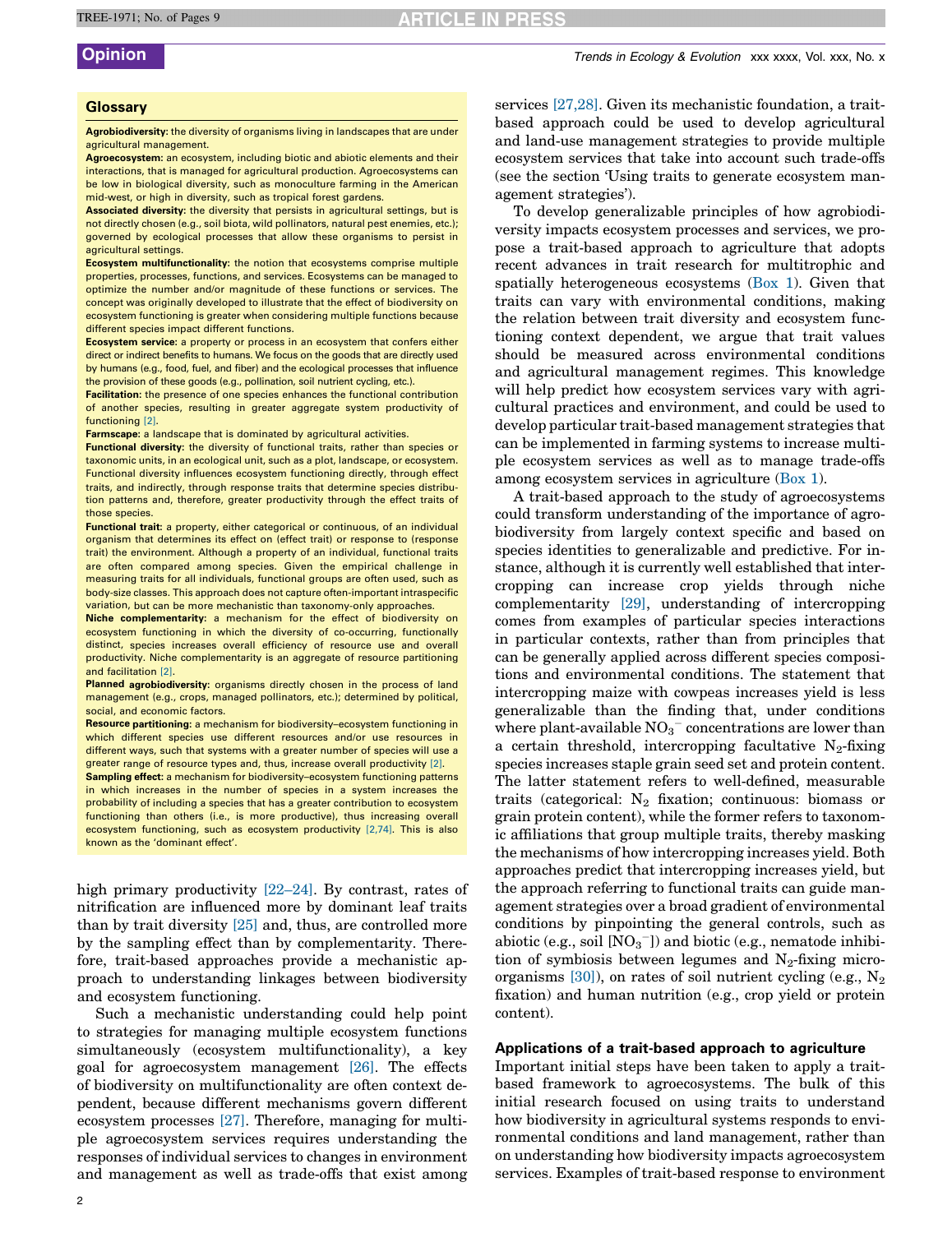

Figure 1. Potential trajectories of functional trait space across a land-use trajectory, from natural system to low-impact use, high-impact use, and restoration. Trait space represents combinations of three hypothetical traits. Greater trait space hypothetically corresponds with greater functional capacity, although the relation between trait space and functional capacity is more complicated in reality. Conversion to monoculture can lead agroecosystems to be depauperate in trait space [(A) degraded], but should also be able to contain trait assemblages that are recovering [(B) recovering] or functionally similar to natural systems [(C) baseline]. Human-constructed assemblages can also exceed trait space of baseline conditions by including species evolved in other contexts that have different functional qualities [(D) improved]. Movement along the x-axis is not necessarily temporal.

include weeds [31], pollinators (e.g., [73]), pasture vegetation [33], soil macrofauna [34], and soil microbes [35]. Most work connecting species-based (rather than functional trait-based) measures of biodiversity to agroecosystem services focuses on pollination (e.g., [32]) and pest control (e.g., [33,34]); however, most research using traits has focused on the plant trophic level, such as intercropping (see [36] for a framework for bird traits, although this framework has not been thoroughly tested; Box 2). Research on the contribution of intercropping to productivity has largely focused on functional group classifications [29]. In a recent example, crops of broadly different functional types (legumes, fruits, and vegetables) were planted in different combinations and shown to increase overall production [37]. For weed control, the functional traits of weed seeds and cover crop grasses at the plot level are key predictors of weed seed interception by grasses that prevent weed establishment [38]. Weed traits also have an important role in weed persistence and interaction with crop production [39], a reminder that functional traits can simultaneously contribute to agroecosystem services and disservices.

Some initial work has also applied functional group classifications to pollination and pest control services, yet applying traits to mobile organisms remains a key research priority (Box 2). The diversity of functional groups of bees (flower height preference, time of flower visitation, and body size) explained more of the variance in pumpkin seed set than did species richness [40]. For pest control, functional group diversity of birds (functional groups based on body mass, foraging strategy and strata, and diet) was a significant predictor of arthropod removal [41]. However, in contrast with findings from a pollinator system [40], bird functional group diversity was not as strong a predictor of ecosystem services compared with species richness.

Less work has considered how continuously varying measures of functional traits influence agroecosystem services. Gagic et al. [42] provided an initial step by calculating functional trait diversity based on a mix of continuous and categorical traits to show that functional trait metrics are superior to taxonomic measures in linking diversity to several ecosystem functions. Although this study included some important agroecosystem services (e.g., pollination and pest control), it was not specifically focused on agriculture. In a forage production system, Laliberté and Tylianakis [43] showed that resource addition and grazing strongly determine grassland functional trait diversity,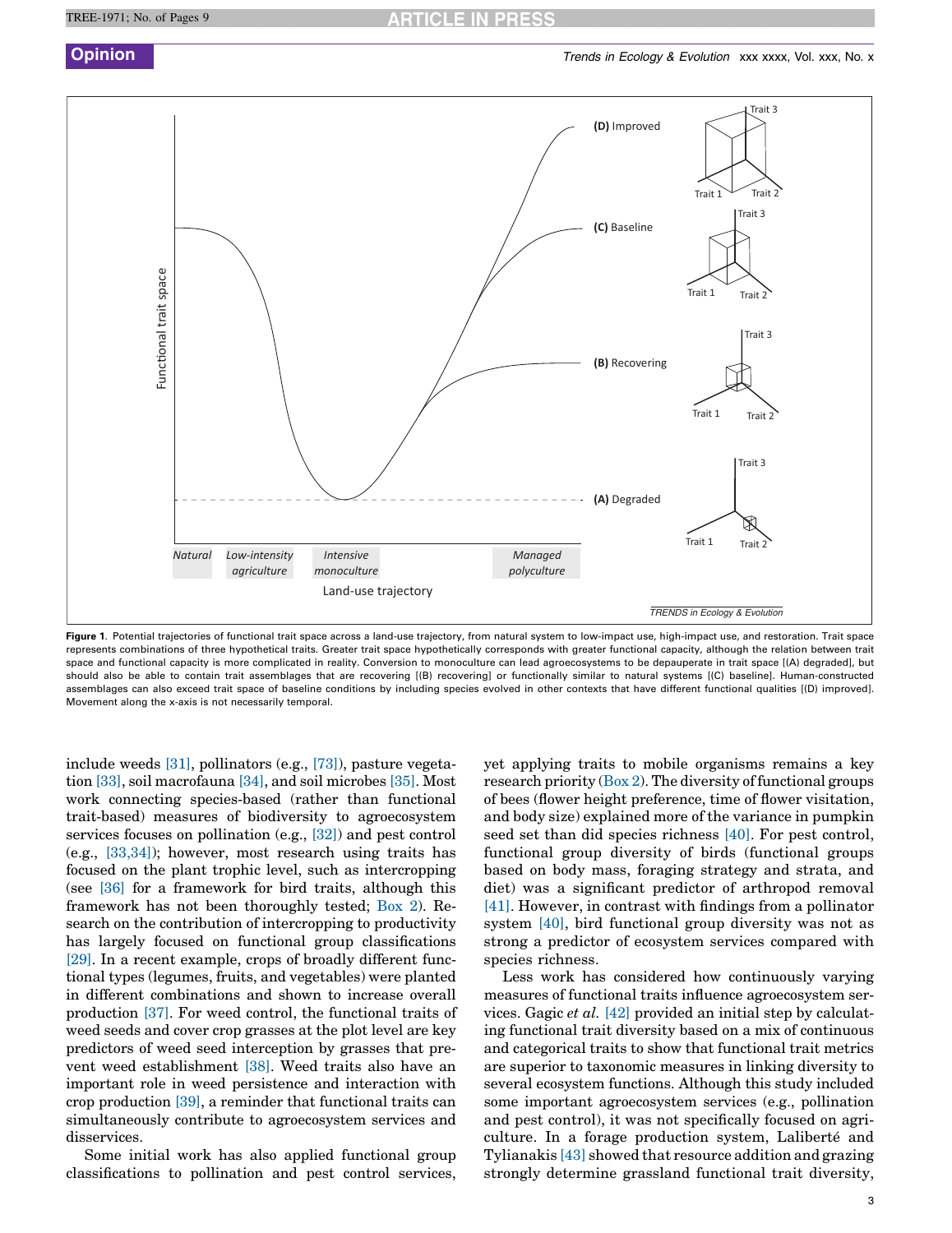### **IRTICLE IN PRESS**

#### Box 1. How to implement a functional trait framework to agrobiodiversity

A functional trait-based approach for agrobiodiversity comprises the following steps:

**Step 1:** Identify the components of the agroecosystem

An agroecosystem comprises multiple elements that are determined by abiotic properties, such as farm parcels on different soil types, aspects, and slopes, or agrofunctional properties, such as the principle production type of an area (e.g., mixed maize cropping).

Step 2: In each identified component, determine the ecosystem function or service of interest

Determine which ecosystem service (s) is/are of interest and measure them at the scale of Step 1.

Step 3: In each identified element, identify the biotic composition and the broader species pool.

For associated diversity, determine the community assembly mechanisms by applying environmental filter algorithms to regional species pools [66]. These community assembly mechanisms depend on the response traits of species. This will inform which factors determine the abundance of species that make up the associated diversity. For planned and associated diversity, note the periodicity of turnover. Are cover crops used in the off-season? Do perennial biota exhibit phenological patterns? This will determine the temporality of sampling needed to measure biodiversity and ecosystem services at the relevant temporal scale.

Step 4: In each element, determine the abundance of relevant taxa. Step 5: Determine and measure the functional traits related to the function(s) or service(s) of interest.

Different functional traits are important for different services and ecosystem processes. These traits can be strongly impacted by agricultural

which cascades to induce changes in grassland productivity, decomposition, and soil carbon sequestration. Abiotic and biotic factors directly impacted functional diversity, directly impacted ecosystem functioning, and indirectly impacted ecosystem functioning through changes in functional diversity. Wood et al. [44] applied a similar approach to soil microbes on African farms and showed that, although microbial functional diversity can be strongly structured by farm management [35,44], functional diversity was a weaker predictor of ecosystem processes than were abiotic factors. This approach that simultaneously assesses the influence of biotic and abiotic controls enables ecologists to determine when functional diversity is a key control on agroecosystem services and when it is not.

Many applications of trait-based research to agroecosystems have been conducted atthe plot scale, while fewer studies have looked at larger or multiple spatial scales. Remans et al. [14] showed that nutritional functional traits of crops are an important predictor of nutritionrelated health outcomes at a national scale. For animal nutrition, dry leaf matter content can be an important predictor of forage digestibility across broad climate conditions and management regimes [45]. In pollinator systems, sociality (a key pollinator trait) is a strong predictor of pollinator response to fragmentation at the landscape scale [46]. Such landscape fragmentation, and resulting distance between pollinator habitat and crops, can have significant negative impacts on yields [47,48]. Given that traits determine the movement of species through a landscape, as well as their effect on that landscape, more research is needed to understand how the influence of a community on ecosystem services scales up to the landscape (Box 2).

management (Figure 1, main text; Box 2). The number of functional traits measured can strongly influence measurements of functional diversity [74]. There will be a need to determine and measure the relevant functional traits for the different taxa in the different components of the system and for the ecosystem processes of interest. A guide should be used to select traits and determine standard measurement [75,76]. metrics of functional trait composition can then be calculated (e.g., mean values or diversity, depending on the service of interest [77]).

Step 6: Compare the diversity and ecosystem function(s)/service(s) of agroecosystems to (agro)ecosystems they replaced, are likely to replace, or could be replaced by (Box 2).

Essential to understanding the functional consequences of agrobiodiversity is assessing tradeoffs in ecosystem services when habitats are transformed [78]. Assessing the functional trait diversity within a given farmscape on its own can contribute to understanding of ecosystem service provision in that farmscape, but could miss the trade-offs that occur when land is managed either as agroecosystems (e.g., croplands and livestock), different types of agroecosystems, or non-agroecosystems (e.g., prairie grassland with bison).

Step 7: Use modeling to generate target distributions of species based on their functional traitsQuantitative modeling approaches can be used to convert targets for functional traits to specific management goals based on the relative abundances of species [66] (Figure 2, main text). This procedure is implemented iteratively to ensure that management strategies to achieve specific relative abundances successfully achieve functional trait targets and that those functional trait targets successfully achieve goals for the rates of ecosystem processes and services.

A trophic approach can also be crucial to understanding agroecosystem services because many services provided by agriculture are determined by activity within, and interactions across, multiple trophic levels [49]. Some studies apply a trait-based framework to understudied trophic levels, such as birds [36]. Few studies apply functional traits across multiple trophic levels to understanding agroecosystem services. Storkey et al. [50] showed overlap in the traits affecting the response of plants to tillage and the effects of plants on abundance of phytophagous invertebrates. Plant communities characterized by ruderal traits (e.g., high specific leaf area or early flowering) were associated with greater invertebrate abundances, suggesting that growth strategy (e.g., ruderal versus competitive) can be linked to plant response to disturbance effects and other trophic levels (i.e., abundance of invertebrates).

#### A new trait-based approach to agriculture

Our review of the use of functional traits in agriculture shows that most studies focus on narrow spatial and trophic scales. Below, we argue that a predictive knowledge of agrobiodiversity and ecosystem services requires extending functional traits to multiple trophic and spatial scales.

#### Traits across spatial scales

Agroecosystems range in complexity of the spatial arrangement of crop varieties, species, fields, and landscape types. This heterogeneity can have important effects on agroecosystem processes by determining the persistence, distribution, dispersal, and interactions of farmland biodiversity [51,52]. These population- and community-level processes (determined by the response traits of species) can in turn affect ecosystem services through effect traits. It is well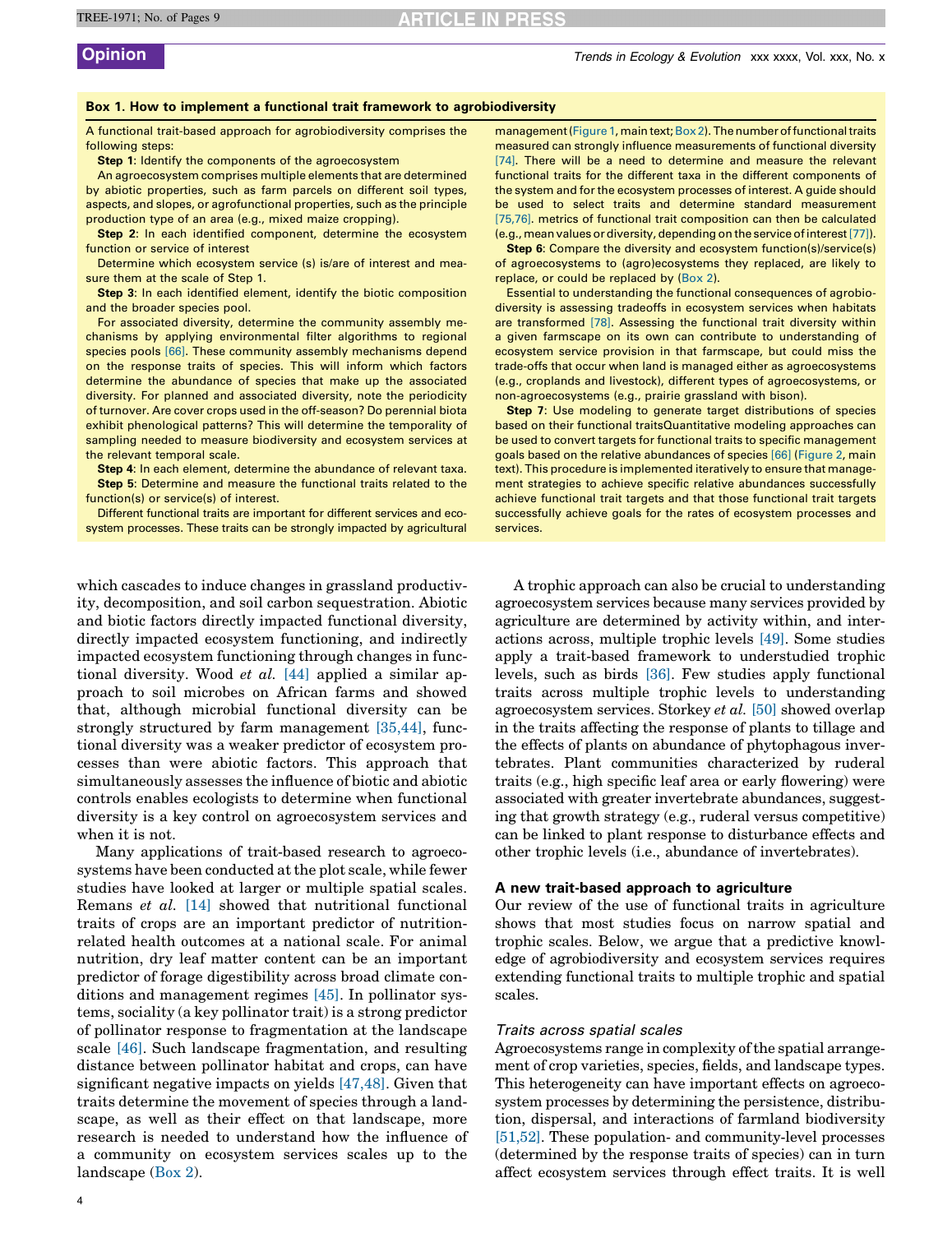### **ARTICLE IN PRESS**

#### Box 2. Outstanding questions

#### Which traits determine the scale at which ecosystem services will be provided?

Agroecosystem services can be provided at different scales. For instance, pollination occurs at the plant level, but the service is distributed across a farmscape or landscape. Dispersal- and habitat range-based traits interact with landscape composition and configuration to determine whether services are provided at local versus broader scales. For instance, pollination depends on sociality, but social pollinators are less impacted by landscape fragmentation than are solitary bees [46]. More research is needed to understand what traits determine how organismal influence on ecosystem services scales up to the landscape.

#### What is the interaction among trait-based mechanisms for ecosystem services?

Many ecosystem services are determined by separate, but simultaneously occurring mechanisms operating at different scales. Pest control, for instance, can be impacted by: (i) field environmental conditions, such as microclimate, that determine pest habitat suitability; (ii) predator habitat suitability; (iii) landscape factors impacting pest or predator dispersal; (iv) direct predation on pests; and (v) other sources of food for predators that enable them to build or maintain populations when pests are not abundant. These factors, which depend on the response traits of pests and both the response and effect traits of predators and vegetation, occur simultaneously and vary across environmental gradients. More research is needed to understand the factors that determine when certain mechanisms are dominant and when and how they interact.

• How does the influence of functional diversity over ecosystem function and services in natural systems compare with agricultural systems that have replaced them?

Applying management approaches to agriculture requires comparing existing systems with other possible states to create target goals. How does agrobiodiversity in current agroecosystems compare with systems that they replaced or systems that could be implemented in their place?

 Can farmscape or landscape diversity substitute for plot-level diversity?

Highly diverse intercropping or field management systems can be too labor intensive to be feasible. Similarly, allowing part of a farmscape to regenerate wild vegetation can represent economic losses to a farmer. Regional-scale exchanges in nutrient flows between farms depend on the diversity of farm types locally [79]. Can farm-type diversity across a landscape substitute for local-scale diversity in terms of its effects on ecosystem services? Given that functional traits determine how species move through a landscape, a functional trait approach is key to understanding the spatial substitutability of agrobiodiversity. Chaplin-Kramer and Kremen [80] showed that local and landscape-scale complexity can be somewhat substitutable for pest control services.

Which traits should be chosen for trait-based studies?

Are important functional traits common across taxa? Several key functional traits (e.g., body size) are shared across taxa,ranging from soil fauna to pollinators to pest control agents. To what extent are these common traits equally important to the services provided by each group of taxa? Given that observational studies can miss potentially important traits of rare species, are in-depth experiments needed for individual taxa to determine the key traits for certain

processes? Is there a set of core traits that can be measured across trophic levels to provide an informative understanding of the ecosystem services in a given agroecosystems? Larsen et al. [81] used an experimental approach to determine important traits to pollination and decomposition efficiency. A similar approach could be used in other systems to determine relevant traits.

#### Are the most important traits plastic or rigid?

Certain traits are more important than others in determining the distribution and impact of agrobiodiversity in agroecosystems. These important traits could either be highly variable (e.g., plastic) or constant (e.g., rigid) within a species. If they are rigid, would it be possible to build trait databases for species and then predict ecosystem services by knowing which species are present? Or is there enough interspecific variation that we need to measure traits in every context if we want to predict ecosystem service outcomes?

#### How do individual species and their functional traits respond to specific management strategies?

A core component of implementing trait-based management strategies is developing an understanding for how species respond to particular management techniques. If the goal is to create a community of pollinators, for instance, with a particular distribution in body size, then there needs to be clear understanding of which management strategies will be successful in establishing such a community.

• How does understanding of the relation between functional diversity and stability relate to resiliency and food security under environmental and social change?

A key area of research in biodiversity–ecosystem functioning is how diversity can minimize the variability of ecosystem processes through time. Minimizing the variability of agricultural production would be a key service, especially under environmental and social change. Past research has suggested that maintaining a high diversity of response traits within functional groups (pollinators) is a key mechanism to increasing the resilience of services provided. Do the same principles of diversity stability apply to agrobiodiversity resiliency? What are the conditions under which these principles apply and the conditions under which they do not?

#### Quantify disservices as well as services

Ecosystems provide benefits, but some components of biodiversity can also negatively impact human well-being [17]. In agriculture, crop pests provide a disservice, rather than a service, because they decrease crop production. However, such pest outbreaks can be a result of system simplification and the inclusion of diverse pest predators might control such disservices. When does biodiversity lead to services and when does it lead to disservices?

Use manipulative experimentation

Two decades of experimental manipulations have informed traitbased models for predicting ecosystem function and stability. There are too few manipulative studies in agroecology to confirm whether trait-based models based on findings from natural systems apply to agriculture. Correlative studies can provide some insights into the absence of manipulative studies, but, a priori, there is no basis for assuming that traits observed in unmanipulated systems are the best for optimizing the magnitude and stability of functions and services. It is possible, for example, that rare traits are a source of greater function and stability, but would not be picked up by statistical analyses of observational data.

established that the spatial partitioning of agroecosystems has an important consequence for ecosystem services. For example, pollination and pest control services depend on the spatial arrangement of vegetation in the farmscape, where farmscapes with spatial heterogeneity in vegetation types can have higher yields because pollinators and pest predators can access more of the cultivated area of the farmscape [47,53]. However, pests can also rely on noncrop vegetation types to complete their lifecycles; therefore, understanding pest traits could additionally provide

valuable insights into ecosystem disservices that can compromise farm yields [54].

Many of these studies on spatial structure implicitly evoke interactions between spatial structure and functional traits, but do not measure those traits explicitly. The research showing the importance of forest habitat for coffee yields assumes, and treats as static, the dispersal traits of pollinators [47]. Given the important inter- and intraspecific variation in response and effect traits, the impact of spatial arrangement on agrobiodiversity and ecosystem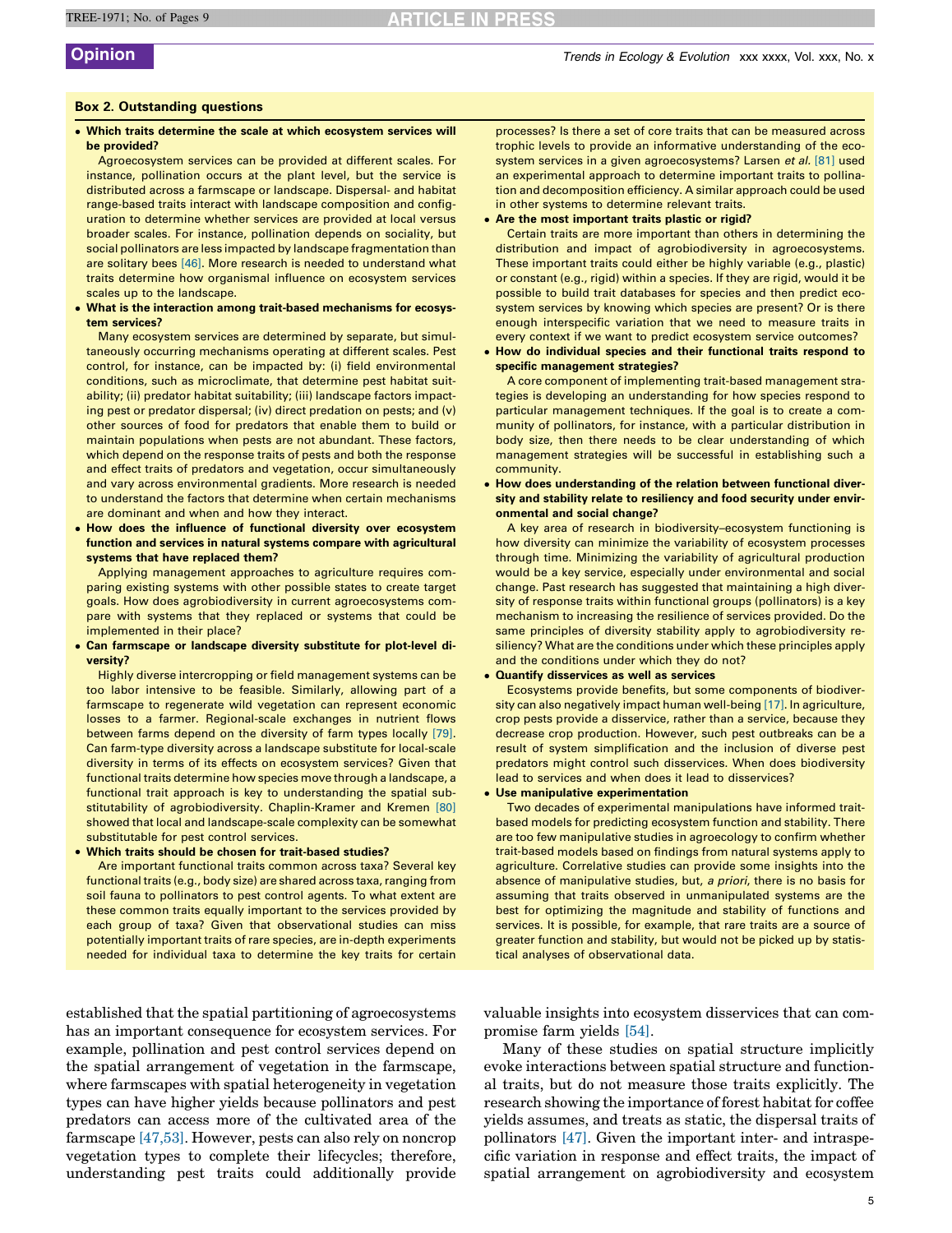services can be highly dependent on trait values and distributions. Thus, explicitly including trait measurements into existing spatial approaches to agricultural research is key. Lonsdorf et al. used a trait-based model to predict pollinator abundances in a spatially complex environment, but did not connect these predicted abundances to ecosystem services [55].

To integrate traits and spatial scale, trait-based data could be integrated into existing spatially explicit models of ecosystem services (or disservices) [55,56]. These modeling approaches would first identify the landscape patches important to the provisioning of certain ecosystem services [55,57]. Services, key functional traits, and abiotic properties would then be measured in each of the components of the spatially structured landscape. Spatial configuration metrics could then be calculated to determine how space influences functional trait control of ecosystem services [58]. For instance, Biswas et al. [59] demonstrated that fine-scale responses of plant functional trait diversity to environmental disturbance exhibit greater unexplained variance and evidence of local-scale competition than did coarse-scale patterns. Combining such spatial metrics with data on traits and abiotic characteristics would enable the development of spatially explicit models of ecosystem services that use point data to predict the landscape distribution of ecosystem services [56]. Models with and without trait data could then be compared to determine the importance of traits vis-à-vis environmental properties to particular ecosystem services.

Such a spatially explicit representation of traits and ecosystem services would also be important because functional traits, and associated services, can vary through the farmscape over time. For instance, plant matter of  $N_2$ fixing plants is often relocated from one field to another to improve soil fertility. Sampling vegetation and soil nutrient status in single plots would fail to identify the effect of  $N_2$  fixation on soil nutrient availability in the broader farmscape by ignoring this transfer of plant matter between farm fields.

### Traits across multiple trophic levels

In addition to being focused on small spatial scales, most research on biodiversity–ecosystem functioning has been conducted on single trophic scales [36,60]. Yet, the ecosystem services provided by agriculture often depend on activity within multiple trophic levels and interactions across trophic levels [49]. For example, rates of symbiotic  $N_2$  fixation are determined by the activity of several trophic levels. Leguminous plants (level 1) regulate carbon and oxygen flow to roots that symbiotic  $N_2$ -fixing microorganisms (level 2) use to fix atmospheric  $N_2$ . Root-feeding nematodes (level 3) can suppress  $N_2$  fixation by feeding on roots and decreasing the number of root nodules for  $N_2$ fixation [30]. Similarly, for pest control, consumptive predator activity traits (level 1) affects pest populations (level 2), which in turn affect crop yields (level 3) [61,62]. Thus, it is crucial not only to apply traits to understudied trophic levels, but also to understand the interactions among multiple trophic levels.

A trophic, trait-based framework of ecosystem functioning requires quantifying the traits involved in the responses of species to the abiotic environment, effects of species on the environment, and the effects of species on, and their responses to, the presence and activity of species at other trophic levels [63]. Within a given trophic level, traits determine (i) the effect of that trophic level on an ecosystem process and/or service; (ii) the response of that trophic level to higher trophic levels; and (iii) the effect of that trophic level on lower trophic levels [63]. These latter two types of trait (i.e., 'trophic traits') can inform how trait interactions across trophic scales might improve inference about the relation between agrobiodiversity and ecosystem services.

Applying trait-based research simultaneously across multiple trophic and spatial scales is essential for predicting ecosystem services because of interactions between trophic and spatial scales. For instance, large monocultures may be worse for pest control when the pest is a better disperser than the predator because the pest can out disperse the predator into the middle of the crop field and then increase in abundance [64]. In this case, response traits (to noncrop habitat) interact with mobility traits, landscape context, and trophic traits (which control feeding interactions and prey response) to determine an ecosystem service. Although previous work in ecology has proposed the adoption of either trophic or spatial approaches to trait research, we argue that predicting agroecosystem services requires both because of interactions between these two frameworks.

### Using traits to generate agroecosystem management strategies

Previous efforts to integrate functional trait research into ecosystem service assessments have been proposed, but these have stopped short of creating tangible management targets that can be practically implemented by managers [20,39,65]. Farmers do not manage for traits directly, but rather manage agroecosystems by manipulating the abundances and location of species or through physical and chemical manipulation of the agroecosystem (e.g., tillage or fertilization). Traits are used implicitly by selecting or promoting species that have certain functional properties (e.g., ability to fix  $N_2$  or control pests). Yet, management targets based on functional traits offer an opportunity to create management strategies tailored to environmental conditions and biotic interactions when the relation between species, their traits, and the environment is well understood. Given that farmers manipulate species and their abiotic environment, effective management strategies require an understanding of how trait response to the environment can be translated to the relative abundance targets for species. Farmers could then manipulate the biological, physical, or chemical components of agroecosystems to achieve these abundance targets [66].

Management targets could be generated through quantitative trait-based modeling that converts functional traitbased objectives into targets for the relative abundances of species (Figure 2). Existing trait-based models that predict abundances of relevant taxa [55] could serve as a useful starting point. In this way, data on functional traits of a local species pool could be used to determine the relative abundance of species needed to achieve a functional trait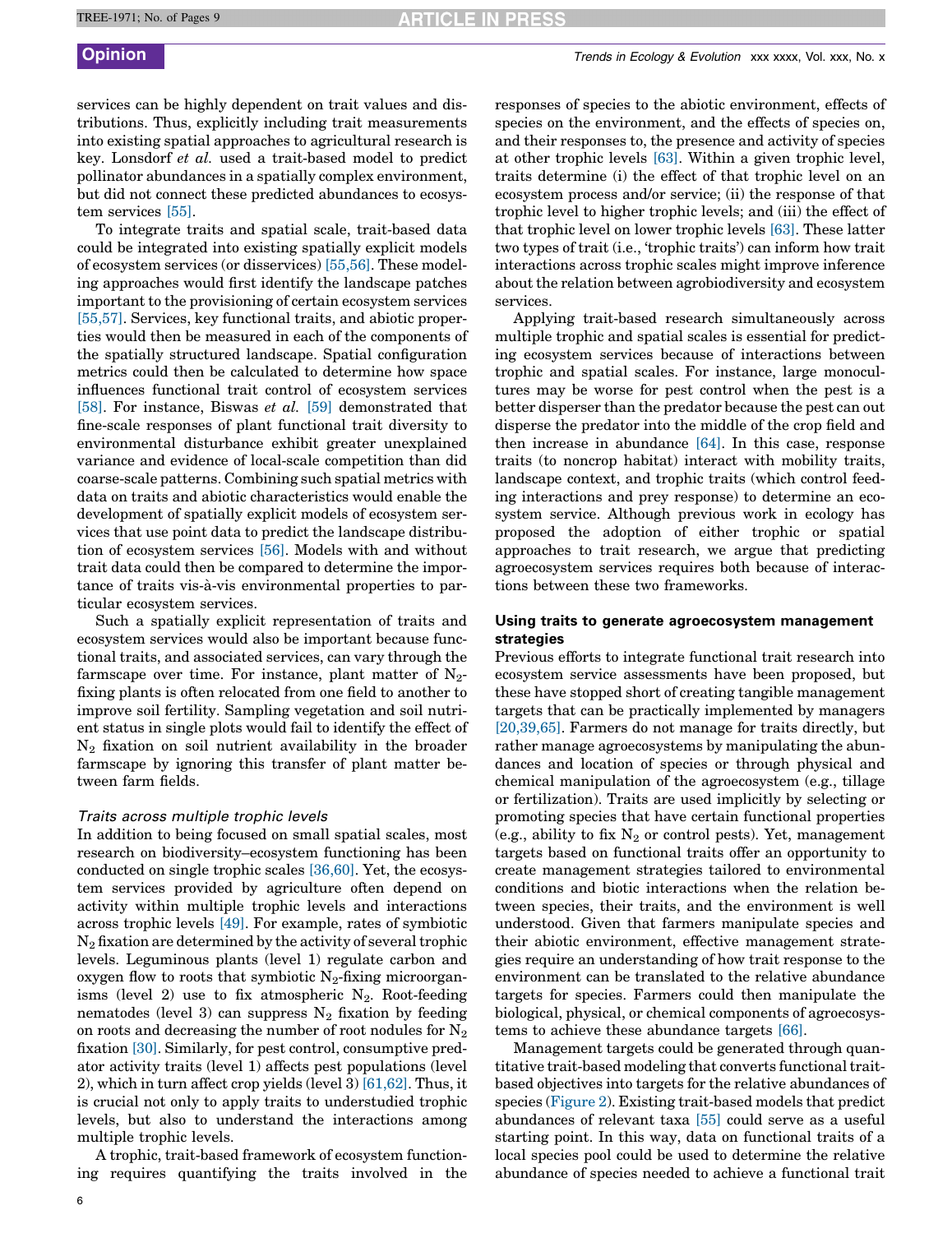

Figure 2. A trait-based modeling approach to translating functional trait targets into farm management strategies. Empirical understanding of response and effect traits of present species is used to create target trait distributions (A). A trait-based model converts these targets into relative abundances of present species (B). A farm management strategy is applied to generate these relative abundances (C), which requires understanding the response of species to management (Box 2). Traits of the implemented community are measured to test if they fit with original goals for traits and functional outcomes. Adapted from [66].

goal. A management strategy could then be implemented to try to achieve this relative abundance and then to test whether the implemented community meets the established functional trait goals and the delivery of the desired ecosystem services [66].

For planned diversity, establishing communities with certain relative abundances is relatively straightforward (e.g., planting particular legumes in a certain density to achieve soil nutrient goals). Storkey et al. [67] used a model of plant competition to identify the community of 12 different cultivated legume species that delivered the greatest value of multiple ecosystem services. Low to medium levels of species diversity that captured wide functional contrasts were identified as being optimal. For associated diversity, which depends on ecological processes embedded in an agricultural setting, establishing and maintaining

communities requires understanding how species, and their traits, respond to the specific management practices used; for example, how response traits determine the response of pollinator abundances to the presence of certain types of planted vegetation [32]. Several approaches have been proposed, for example, to increase the abundance of pest enemies, including habitat modification and food supplementation [54]. However, it has been difficult to empirically assess how these factors contribute to the balance of natural enemies and pests and, thus, the level of pest control [54,68] and resulting differences in crop yields.

Given the importance of space and trophic position in determining agroecosystem services, trait-model iterations of management targets ought to be applied to specific spatial and trophic scales. Given that the implementation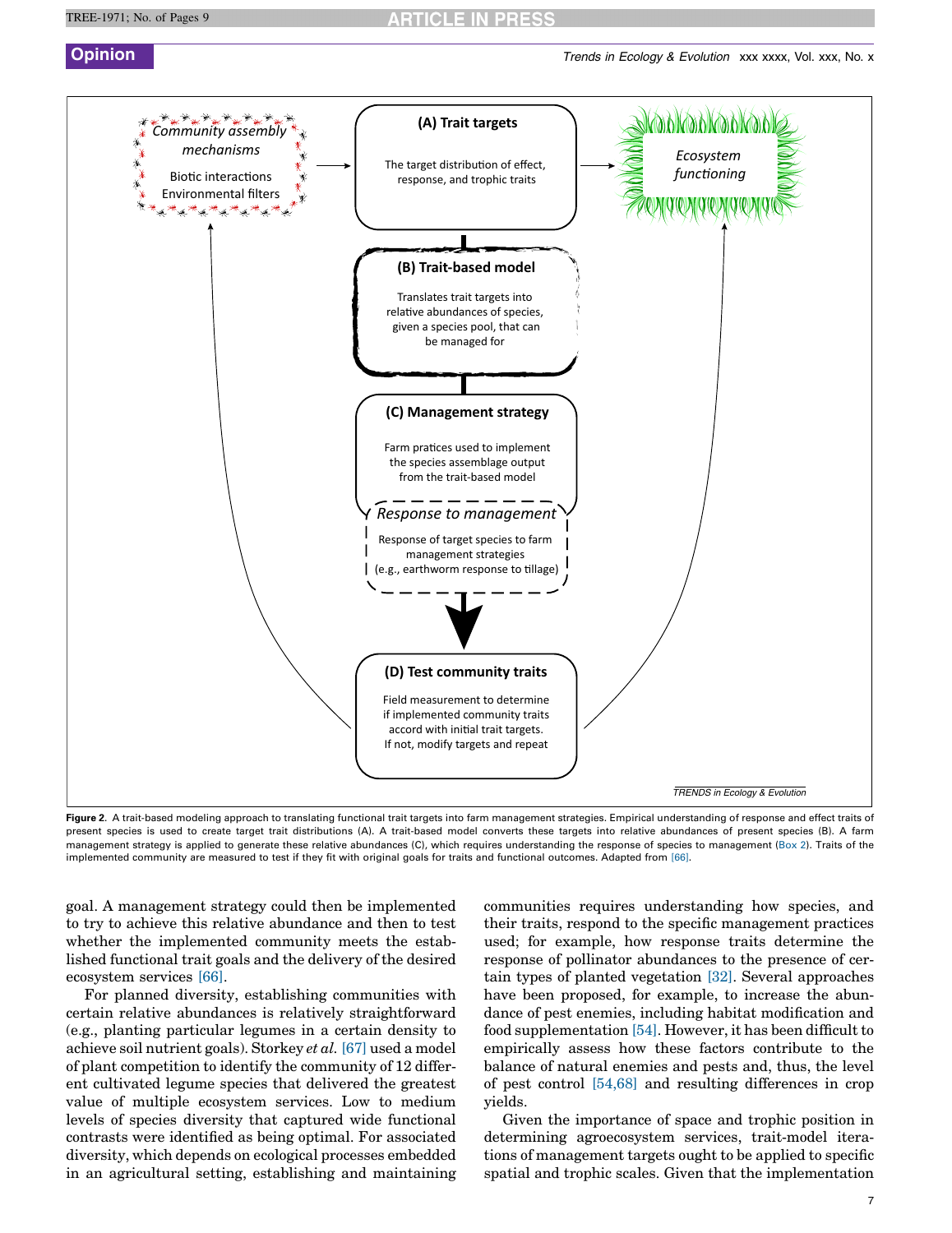of these targets is iterative (e.g., develop ecosystem-service targets, apply management practices, assess whether targets were met, implement new practices, etc.), it will be important to also consider how the properties of species and ecosystems change over the course of implementation (e.g., through time).

### Concluding remarks

Ecologists and agricultural scientists should join efforts to apply a trait-based framework to agrobiodiversity. Doing so will help generate a more predictive understanding of how agroecosystem services vary with farm practices and environment, and help develop management strategies that can be implemented by farmers to manage agricultural systems to provide multiple ecosystem services and to manage trade-offs between services. We propose a traitbased approach to agriculture that adopts recent advances in trait research for multitrophic and spatially heterogeneous ecosystems. This approach should measure changes in the values of functional traits across environmental gradients and under different management scenarios, as well as at varying levels of complexity, such as across trophic positions and space. The resulting trait information can be paired with quantitative modeling approaches to generate specific agricultural management targets to manage agroecosystems to increase multiple ecosystem services and manage the trade-offs between services (Box 1). Components of agrobiodiversity can also decrease ecosystem services; thus, it is important to also quantify mechanisms controlling these 'disservices' and trade-offs between them and services (Box 2).

Given that trait-based research focuses on the multiple properties of species that determine their response to and impact on the environment, these approaches require more data than do taxonomic approaches. If key traits are highly variable within species, measuring individual-level trait values will be important across management systems and ecological zones. This will require greater expertise and technical resources compared with standard taxonomic efforts. Thus, it will be important to determine when indepth sampling is needed (i.e., to determine intraspecific variation) and when sampling effort can be reduced. For instance, if important traits are constant within species, it could be possible to build trait databases for species and then predict ecosystem services by knowing which species are present, using previously recorded trait data (Box 2). To meet similar data needs in the broader field of ecology, advances have been facilitated by large-scale, coordinated collection and aggregation of trait data [69–72]. Ecologists working in agroecosystems should also establish a universally accessible agricultural trait database for all species in agroecosystems, across taxa, farm management, and environmental conditions. To do this, new data will need to be collected, but there are also many existing data collected by crop taxonomists, pest specialists, agronomists, and nutritionists on specific species. This fineresolution approach will generate more mechanistic understanding of agrobiodiversity that ecologists can use to design ecological agricultural management strategies needed for a systems-based approach to agroecosystem sustainability.

#### References

- 1 Naeem, S. et al. (2012) The functions of biological diversity in an age of extinction. Science 336, 1401–1406
- 2 Flombaum, P. et al. (2014) Interactions among resource partitioning, sampling effect, and facilitation on the biodiversity effect: a modeling approach. Oecologia 174, 559–566
- 3 Chapin, F.S. et al. (2000) Consequences of changing biodiversity. Nature 405, 234–242
- 4 Lavorel, S. and Garnier, E. (2002) Predicting changes in community composition and ecosystem functioning from plant traits: revisiting the Holy Grail. Funct. Ecol. 16, 545–556
- 5 Naeem, S. and Wright, J.P. (2003) Disentangling biodiversity effects on ecosystem functioning: deriving solutions to a seemingly insurmountable problem. Ecol. Lett. 6, 567–579
- 6 Cadotte, M.W. et al. (2011) Beyond species: functional diversity and the maintenance of ecological processes and services. J. Appl. Ecol. 48, 1079–1087
- 7 Bolnick, D.I. et al. (2011) Why intraspecific trait variation matters in community ecology. Trends Ecol. Evol. 26, 183–192
- 8 Violle, C. et al. (2012) The return of the variance: intraspecific variability in community ecology. Trends Ecol. Evol. 27, 244–252
- 9 Swift, M. (2004) Biodiversity and ecosystem services in agricultural landscapes? are we asking the right questions? Agric. Ecosyst. Environ. 104, 113–134
- 10 Jackson, L. et al. (2007) Utilizing and conserving agrobiodiversity in agricultural landscapes. Agric. Ecosyst. Environ. 121, 196–210
- 11 Altieri, M. (1999) The ecological role of biodiversity in agroecosystems. Agric. Ecosyst. Environ. 74, 19–31
- 12 Giller, K. et al. (1997) Agricultural intensification, soil biodiversity, and agroecosystem function. Appl. Soil Ecol. 6, 3–16
- 13 Hajjar, R. et al. (2008) The utility of crop genetic diversity in maintaining ecosystem services. Agric. Ecosyst. Environ. 123, 261–270
- 14 Remans, R. et al. (2014) Measuring nutritional diversity of national food supplies. Global Food Sec. 3, 174–182
- 15 Dabney, S. et al. (2001) Using winter cover crops to improve soil and water quality. Commun. Soil Sci. Plant Anal. 32, 1221-1250
- 16 Kremen, C. and Miles, A. (2012) Ecosystem services in biologically diversified versus conventional farming systems: benefits, externalities, and trade-offs. Ecol. Soc. 17, art40
- 17 Zhang, W. et al. (2007) Ecosystem services and dis-services to agriculture. Ecol. Econ. 64, 253–260
- 18 Power, A.G. (2010) Ecosystem services and agriculture: tradeoffs and synergies. Philos. Trans. R. Soc. Lond. B: Biol. Sci. 365, 2959–2971
- 19 Violle, C. et al. (2007) Let the concept of trait be functional! Oikos 116, 882–892
- 20 Díaz, S. et al. (2007) Incorporating plant functional diversity effects in ecosystem service assessments. Proc. Natl. Acad. Sci. U.S.A. 104, 20684–20689
- 21 De Bello, F. et al. (2010) Towards an assessment of multiple ecosystem processes and services via functional traits. Biodivers. Conserv. 19, 2873–2893
- 22 Kirwan, L. et al. (2007) Evenness drives consistent diversity effects in intensive grassland systems across 28 European sites. J. Ecol. 95, 530– 539
- 23 Dimitrakopoulos, P.G. and Schmid, B. (2004) Biodiversity effects increase linearly with biotope space. Ecol. Lett. 7, 574–583
- 24 Schumacher, J. and Roscher, C. (2009) Differential effects of functional traits on aboveground biomass in semi-natural grasslands. Oikos 118, 1659–1668
- 25 Laughlin, D.C. (2011) Nitrification is linked to dominant leaf traits rather than functional diversity. J. Ecol. 99, 1091–1099
- 26 Renting, H. et al. (2009) Exploring multifunctional agriculture. A review of conceptual approaches and prospects for an integrative transitional framework. J. Environ. Manage. 90 (Suppl. 2), S112–S123
- 27 Bradford, M. et al. (2014) Discontinuity in the responses of ecosystem processes and multifunctionality to altered soil community composition. Proc. Natl. Acad. Sci. U.S.A. 111, 14478–14483
- 28 Bradford, M.A. et al. (2014) Reply to Byrnes et al.: aggregation can obscure understanding of ecosystem multifunctionality. Proc. Natl. Acad. Sci. U.S.A. 111, E5491
- 29 Brooker, R.W. et al. (2015) Improving intercropping: a synthesis of research in agronomy, plant physiology and ecology. New Phytol. 206, 107–117